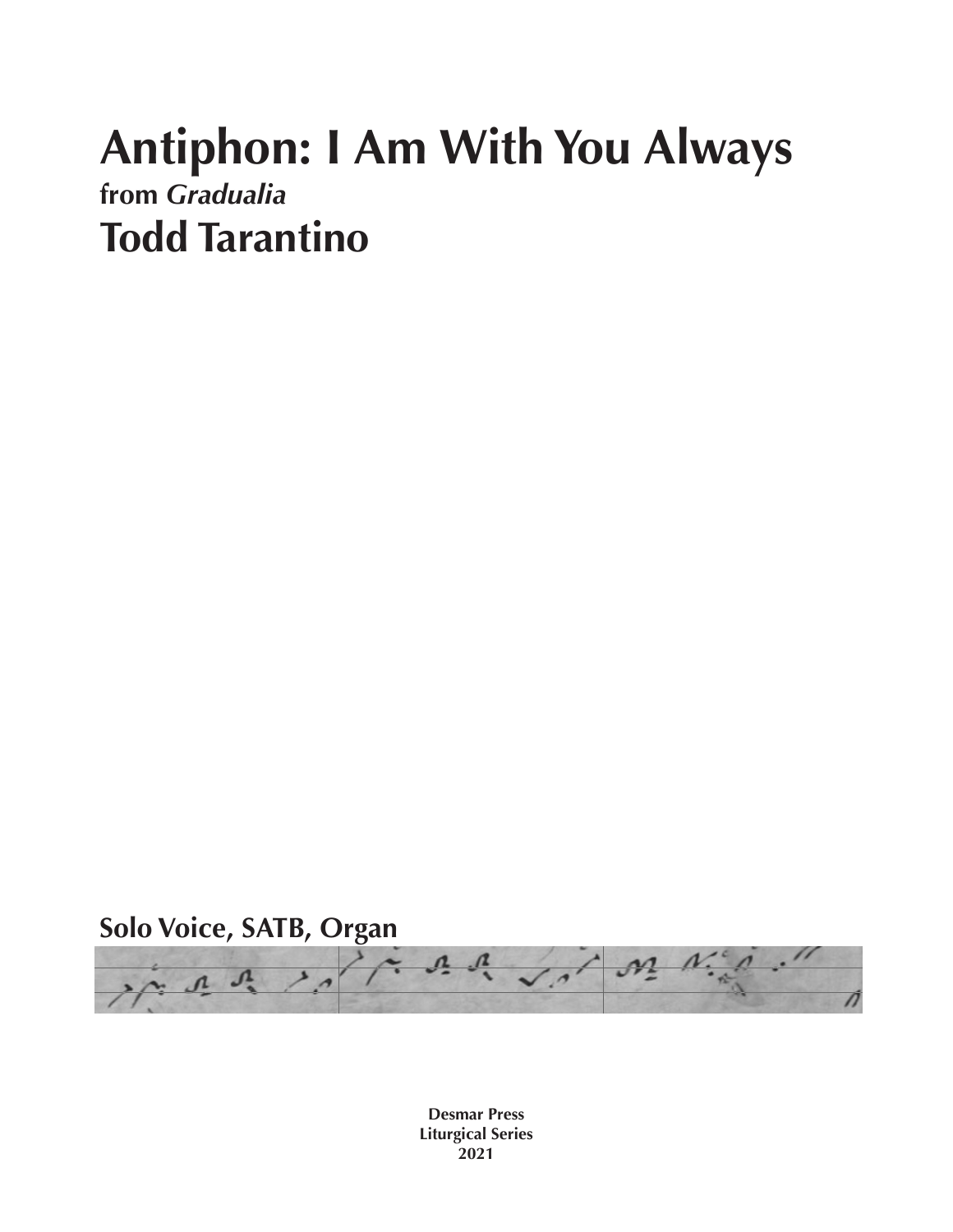## **Antiphon: I Am With You Always from** *Gradualia* **Todd Tarantino (2020) Solo Voice, SATB, Organ**

*Gradualia* **is a collection of works for a variety of forces - from solo voice with accompaniment to chorus with large ensemble - setting the English proper antiphon texts of the Catholic Mass.** 

**Behold! I Am With You Always Communion Antiphon for Feast of the Ascension**

**Text: "Behold! I am with you always, even to the end of time. Alleluia."**

**Let God arise and let his enemies be scattered and let those who hate him fall before him.**

**And let The Just feast and rejoice at God's presence, and be delighted with God's gladness.**

**Sing to God! Sing praises to His name. The Lord is His name. Rejoice before Him!**

**(Matthew 28:20; Psalm 68: 1, 3, 4)**

**Also available for 1) Solo voice and organ 2) Solo voice, SATB, Strings, and Organ**

**http://www.toddtarantino.com http://www.toddtarantino.com/liturgicalmusic.html**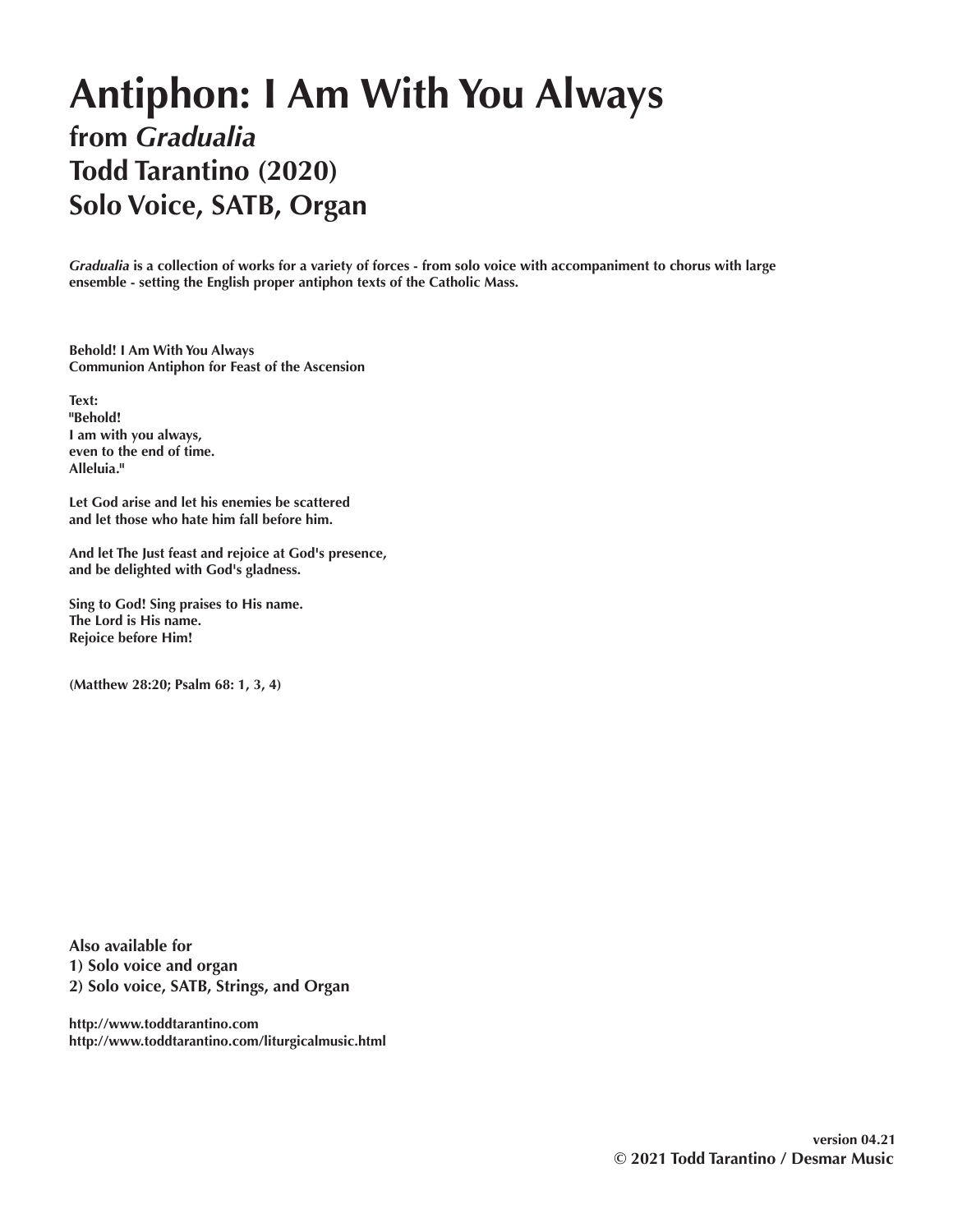## **Antiphon: I Am With You Always from** *Gradualia*

Todd Tarantino